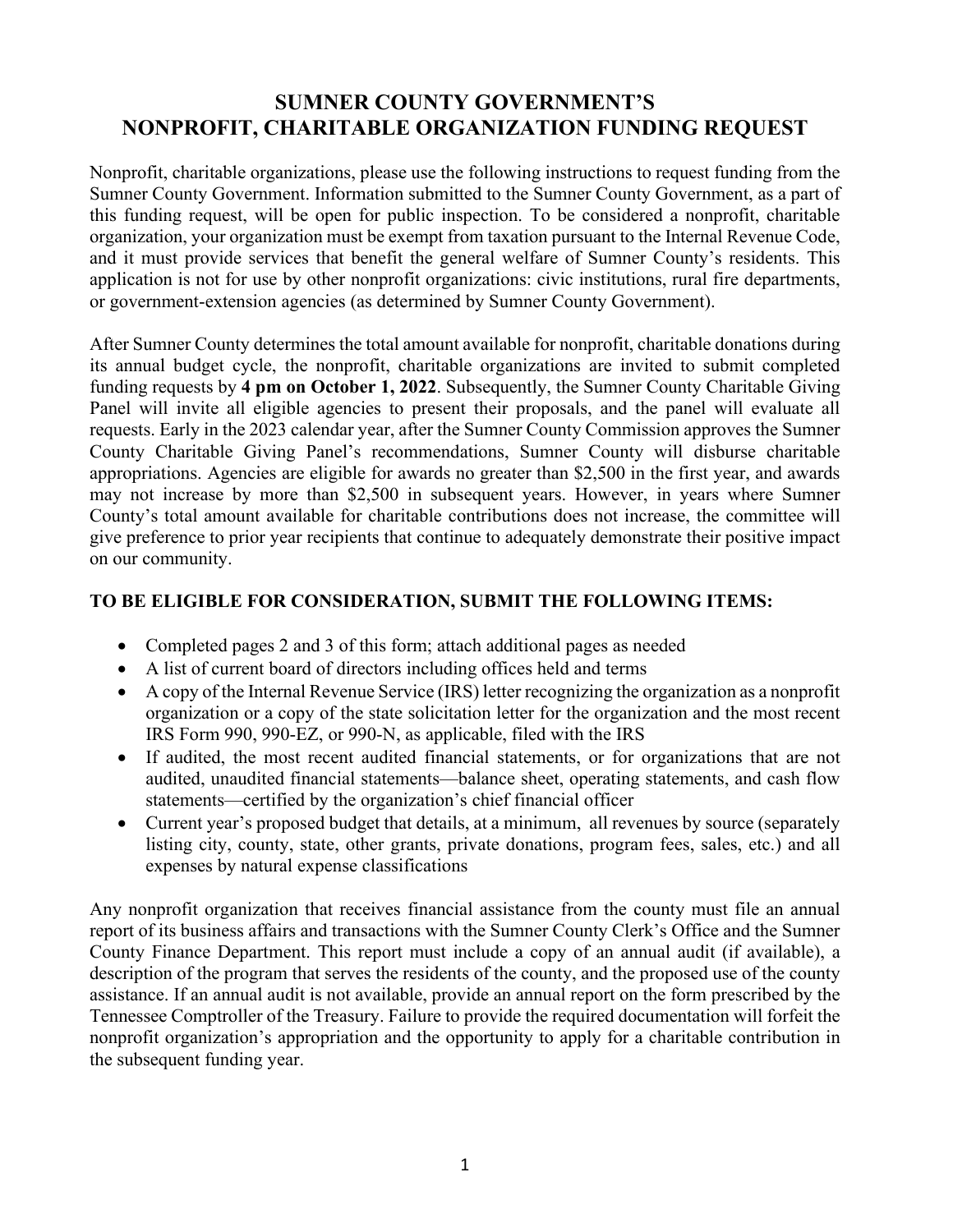# **SUMNER COUNTY GOVERNMENT'S NONPROFIT, CHARITABLE ORGANIZATION FUNDING REQUEST THE FISCAL YEAR ENDING JUNE 30, 2023**

### **GENERAL INFORMATION**

| Legal Name of Organization:<br>(Should be same as on IRS determination letter and as supplied on IRS Form 990) |                                                                                                                                                                                                                                |  |
|----------------------------------------------------------------------------------------------------------------|--------------------------------------------------------------------------------------------------------------------------------------------------------------------------------------------------------------------------------|--|
|                                                                                                                |                                                                                                                                                                                                                                |  |
|                                                                                                                |                                                                                                                                                                                                                                |  |
|                                                                                                                |                                                                                                                                                                                                                                |  |
|                                                                                                                |                                                                                                                                                                                                                                |  |
|                                                                                                                |                                                                                                                                                                                                                                |  |
|                                                                                                                |                                                                                                                                                                                                                                |  |
|                                                                                                                | E-mail Address: Phone: Phone: Phone: Phone: Phone: Phone: Phone: Phone: Phone: Phone: Phone: Phone: Phone: Phone: Phone: Phone: Phone: Phone: Phone: Phone: Phone: Phone: Phone: Phone: Phone: Phone: Phone: Phone: Phone: Pho |  |
|                                                                                                                | Number of Paid Staff Members: Full-Time: Part-Time: Part-Time:                                                                                                                                                                 |  |
|                                                                                                                | How many Sumner County residents are served by the organization?                                                                                                                                                               |  |
| Geographic Area Served:                                                                                        |                                                                                                                                                                                                                                |  |

| What is the organization's<br>mission?                                                              |  |
|-----------------------------------------------------------------------------------------------------|--|
| Provide a summary of service<br>and program(s) provided.                                            |  |
| What is the expected impact<br>on Sumner County?                                                    |  |
| How do you measure your<br>impact? Provide specific<br>measurements and the most<br>recent results. |  |
| How will funding from<br>Sumner County be used?                                                     |  |